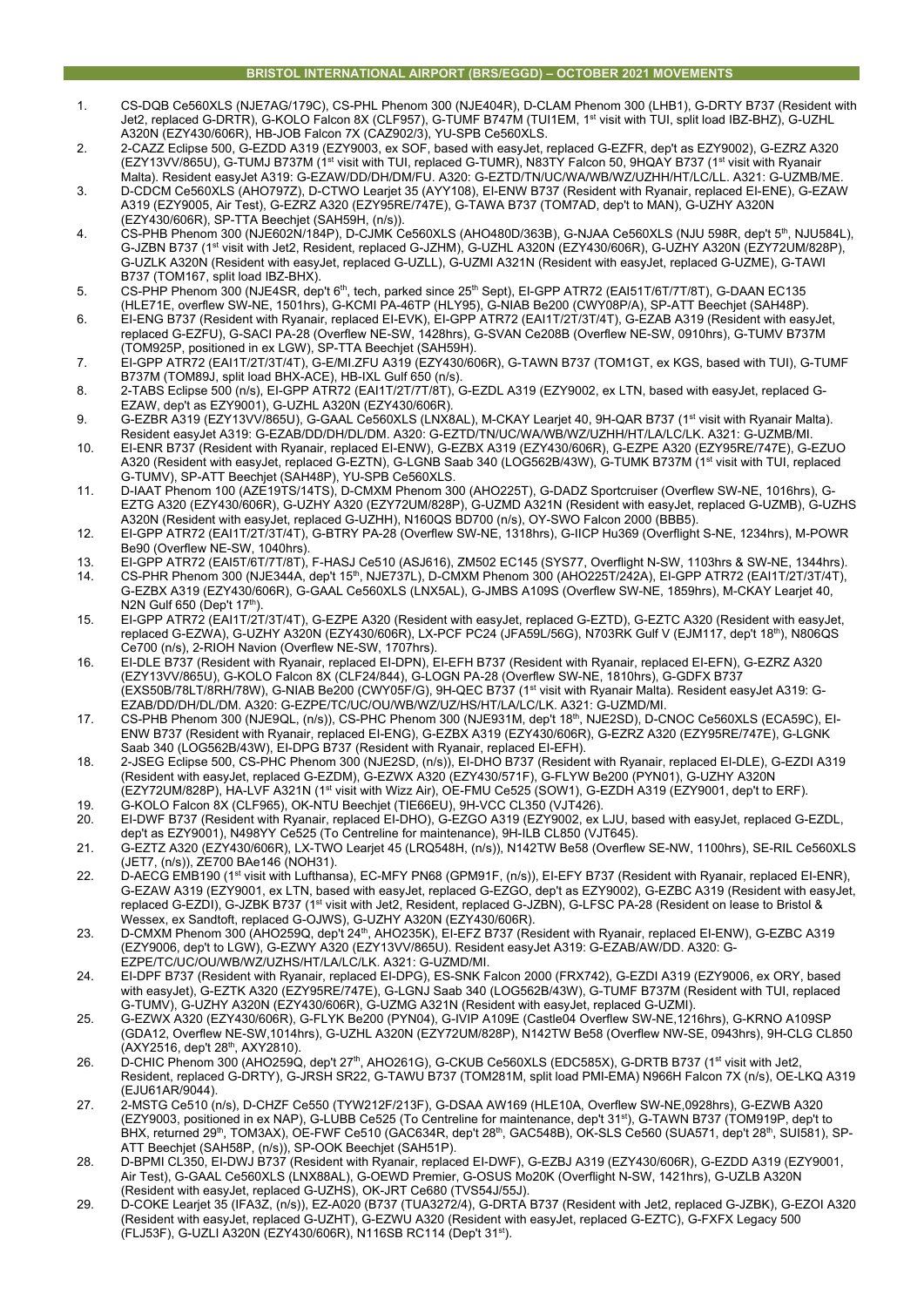- 30. EI-EBP B737 (Resident with Ryanair, replaced EI-DPF), G-BJOH Islander (Jackal21), G-EZWY A320 (EZY13VV/865U), G-DRTY B737 (Resident with Jet2, replaced G-DRTB), G-SUTY RH44 (Hangared at Centreline), G-UZHH A320N (Resident with easyJet, replaced G-UZLA), M-RBIG Learjet 45, OE-FRM Ce510 (GAC779A/668B). Resident easyJet A319: G-EZAB/AW/DD/DI. A320: G-EZOI/PE/UC/UO/WB/WU/WZ/UZHH/LB/LC/LK. A321: G-UZMD/MG.
- 31. 2-COOK Ce525M2, D-CSOS Learjet 45 (JCL1), D-CTWO LJ353 (AYY108), EJ-ROXY CL605 (SON002), CS-LTH Ce680A (NJE741C, dep't 1st Nov, NJE255G), G-EZBJ A319 (EZY432/606R), G-EZDA A319 (EZY35MG/807C), G-EZPB A320 (Resident with easyJet, replaced G-EZWZ), G-OEWD Premier, M-RBIG Learjet 45, M-YSPC Ce525, OE-LYX A319 (1st visit on new Eurowings Europe Prague service), OK-SLS Ce550 (SUA513, dep't 1<sup>st</sup> Nov, SUA5H), SP-OOK Beechjet (SAH51P, (n/s)), 9H-LMC A320 (1<sup>st</sup> visit on Lauda VIE service), 9H-QDK B737 (1<sup>st</sup> visit with Ryanair Malta).

BFC = Bristol Flying Centre. (n/s) = Night stop Military visitors highlighted in Bold text (not inc. ILS approaches)

## **ILS APPROACHES ILS APPROACHES**

- $1<sup>st</sup>$  G-CTCF DA42, G-XDEA DA42 (LDG14), ZJ126 Merlin (Victor20).<br> $4<sup>th</sup>$  G-FTPC Grob 120TP (BDN22), G-TAMI DA40 (LDG30)
- 4<sup>th</sup> G-ETPC Grob 120TP (BDN22), G-TAMI DA40 (LDG30).<br>6<sup>th</sup> G-NSYS EC135 (SSP57), G-CTSX DA40, G-SADB DA4
- 6th G-NSYS EC135 (SSP57), G-CTSX DA40, G-SADB DA42, G-SUEI DA42 (AOS02), G-MINJ DA42 (LDG16), ZM333
- Phenom 100 (CWL36).
- $7<sup>th</sup>$  G-WENU EC145 (HLE67).<br>14<sup>th</sup> G-WENU FC145 (HLE67).
- $14^{th}$  G-WENU EC145 (HLE67).<br> $17^{th}$  G-HEOI EC135 (UKP01).
- 17<sup>th</sup> G-HEOI EC135 (UKP01).<br>21<sup>st</sup> G-WENU EC135 (HLE67)
- $21^{st}$  G-WENU EC135 (HLE67).<br> $27^{th}$  N120RB Visioniet.
- 27<sup>th</sup> N120RB Visionjet.<br>28<sup>th</sup> G-WENU FC135 (
- G-WENU EC135 (HLE67).

#### **CHARTER FLIGHTS**

None

# **SCHEDULED REGULAR FLIGHTS**

|                                                                                                                                    |                                                             | $\overline{1}$                                               | $\overline{2}$                                                            | 3                                       | $\overline{4}$                                              | 5                                                                         | 6                         | $\overline{7}$                         | 8                                                           | 9                                                           | 10                                  | 11                                                                 | 12                                                                        | 13                        | 14                              | 15                                                   |
|------------------------------------------------------------------------------------------------------------------------------------|-------------------------------------------------------------|--------------------------------------------------------------|---------------------------------------------------------------------------|-----------------------------------------|-------------------------------------------------------------|---------------------------------------------------------------------------|---------------------------|----------------------------------------|-------------------------------------------------------------|-------------------------------------------------------------|-------------------------------------|--------------------------------------------------------------------|---------------------------------------------------------------------------|---------------------------|---------------------------------|------------------------------------------------------|
| DLH3LX/3WY<br>DLH970/971<br>DLH72/973<br>EIN296/297<br>EJU19BU/6122<br>EJU57TY/57VC<br>EJU75NB/6121<br>EJU92XL/6042<br>EWG13M/4213 | D-<br>$D -$<br>D-<br>EI-<br>OE-<br>OE-<br>OE-<br>OE-<br>OE- | <b>AECA</b><br><b>DEJ</b><br><b>LKD</b><br><b>LKJ</b><br>LKD | <b>AECH</b>                                                               | <b>AECF</b><br><b>DEN</b><br><b>LKM</b> | <b>AECB</b><br><b>EDP</b><br>LQZ<br>IJI<br>LQZ              | <b>DEP</b>                                                                | <b>AECB</b><br><b>IJU</b> | <b>AECD</b><br><b>EDS</b>              | <b>AECA</b><br><b>DEP</b><br>LQD<br>LQD                     | <b>AECI</b>                                                 | <b>AECA</b><br><b>EDS</b><br>LQN    | <b>AECH</b><br>GAL<br><b>LKC</b><br>LQR<br><b>LKC</b>              | <b>DEN</b>                                                                | <b>AECI</b><br><b>IJU</b> | <b>AECF</b><br><b>DVG</b>       | <b>AECA</b><br><b>DVG</b><br><b>LKD</b><br>LKD       |
| <b>KLM48R/91Q</b><br>KLM1057/1046<br>WZZ1781/5002                                                                                  | PH-<br>PH-<br>HA-                                           | <b>EXT</b><br><b>EXT</b><br>LVI                              | <b>EXC</b>                                                                | EXI<br>EXO                              | <b>EXJ</b><br><b>LYT</b>                                    | EZP<br><b>EXG</b>                                                         | <b>EXL</b><br>EXN         | <b>EXX</b><br>EXO                      | <b>EXP</b><br><b>EXF</b><br><b>LTA</b>                      | <b>EXO</b>                                                  | EZY<br><b>EXX</b>                   | <b>EXX</b><br><b>EXN</b><br><b>LVC</b>                             | EZH<br><b>EXH</b>                                                         | <b>EXX</b><br><b>EXH</b>  | <b>EXZ</b><br><b>EXX</b>        | <b>EXT</b><br><b>EXW</b><br>LYH                      |
| RYR1AE/94ZG                                                                                                                        | EI-                                                         | EFN                                                          | <b>DYE</b>                                                                | ENW                                     | <b>EFN</b>                                                  | <b>EVK</b>                                                                | $^\star$                  | <b>DPN</b>                             | <b>ENG</b>                                                  | <b>DYV</b>                                                  | <b>ENG</b>                          | <b>ENR</b>                                                         | EFN                                                                       | EFN                       | <b>DPN</b>                      | EFN                                                  |
| RYR1FB/5BX<br>RYR1GF/9PZ<br>RYR1GQ/1KY<br>RYR1MA/90SL<br><b>RYR1QY/372K</b><br>RYR1MY/584Z                                         | EI-<br>EI-<br>EI-<br>EI-<br>EI-<br>EI-                      | <b>DPN</b><br><b>DCO</b>                                     | <b>RKW</b><br>ENE<br><b>EVK</b><br><b>EVK</b><br><b>RKU</b><br><b>DPN</b> | <b>DPN</b><br><b>EVK</b>                | <b>DPN</b><br><b>ENH</b>                                    | <b>RKO</b><br><b>EMP</b><br><b>GXG</b><br>EFN<br><b>DPN</b><br><b>ENW</b> | <b>DPN</b><br><b>EVK</b>  | <b>DPN</b><br><b>ENG</b><br><b>ENW</b> | <b>ENW</b><br><b>DCM</b>                                    | <b>RKW</b><br>EFN<br>ENW<br>ENW<br><b>RKI</b><br><b>DPN</b> | <b>DPN</b><br><b>EFN</b>            | <b>DPN</b><br>EBP                                                  | <b>RKO</b><br>EBI<br><b>DCM</b><br><b>ENR</b><br><b>ENG</b><br><b>DPN</b> | <b>DPN</b><br><b>ENR</b>  | <b>DPN</b><br>EFN<br><b>ENG</b> | <b>ENR</b><br><b>DCN</b>                             |
| RYR4GX/7NX<br>RYR4WP/94SC<br>RYR4YL/28YM<br><b>RYR5CM/4757</b><br>RYR5G/6WW                                                        | EI-<br>EI-<br>EI-<br>EI-<br>EI-                             | <b>DPN</b><br>EVI<br><b>DPN</b><br><b>EFN</b><br>DHT         | <b>DWW</b>                                                                | EFN<br>$\star$<br><b>DWK</b>            | <b>EFN</b><br><b>DYZ</b><br><b>EVK</b><br>ENW<br><b>DLK</b> | <b>DCJ</b>                                                                | <b>DLJ</b><br><b>EVF</b>  | <b>DHX</b><br><b>DYE</b>               | <b>DPN</b><br><b>ENO</b><br>ENW<br><b>ENG</b><br><b>DLB</b> | <b>DLB</b>                                                  | $\star$<br><b>EKS</b><br><b>DHW</b> | <b>ENR</b><br><b>DHO</b><br><b>EFN</b><br><b>ENG</b><br><b>DCK</b> | <b>ENK</b>                                                                | EKZ<br><b>DHO</b>         | DCL<br><b>EMF</b>               | <b>ENG</b><br><b>GSG</b><br><b>ENR</b><br>EFN<br>EKD |
| RYR5HG/8217<br>RYR5QF/86HV<br>RYR6AL/8254                                                                                          | EI-<br>EI-<br>EI-                                           | <b>EVK</b>                                                   | <b>RSI</b><br><b>RSS</b>                                                  |                                         |                                                             | <b>RKD</b>                                                                | EFN                       |                                        | <b>ENW</b>                                                  | <b>RKC</b><br><b>RSC</b>                                    |                                     | <b>EFN</b>                                                         | <b>RKD</b>                                                                | <b>EFN</b>                |                                 | <b>DPN</b>                                           |
| RYR6D/8213<br>RYR6JL/6YZ                                                                                                           | EI-<br>EI-                                                  | <b>DHY</b>                                                   | EFD                                                                       | <b>DPN</b><br><b>ESS</b>                |                                                             |                                                                           | <b>DPN</b>                |                                        | <b>DWK</b>                                                  | EBC                                                         | <b>DPN</b><br><b>EKH</b>            |                                                                    |                                                                           | <b>DPN</b>                |                                 | <b>ENW</b>                                           |
| RYR6RQ/60TR                                                                                                                        | EI-                                                         | <b>EVK</b>                                                   | <b>DPN</b>                                                                | EFN                                     | <b>EVK</b>                                                  | DAO                                                                       | <b>DHN</b>                | EFN                                    | EFN                                                         | <b>DPN</b>                                                  | <b>ENW</b>                          | EFN                                                                | <b>DAO</b>                                                                | EBH                       | <b>ENR</b>                      | <b>ENG</b>                                           |
| RYR6YA/566U<br>RYR8JX/9KZ<br>RYR50RJ/975B                                                                                          | EI-<br>EI-<br>EI-                                           | <b>RKP</b>                                                   | ENE                                                                       | ENW<br>QDE                              | <b>DPN</b>                                                  | <b>EVK</b>                                                                | QAI                       | EFN<br>ENW                             | <b>RST</b>                                                  | EFN                                                         | <b>ENG</b><br>QBX                   | <b>DPN</b>                                                         | EFN                                                                       | QCL                       | <b>ENR</b><br><b>ENG</b>        | <b>RSA</b>                                           |
| RYR53MG/5342<br>RYR55FR/9336                                                                                                       | EI-<br>EI-                                                  |                                                              | QEK                                                                       | <b>EVK</b>                              |                                                             | <b>ENW</b>                                                                | <b>DPN</b>                | <b>ENG</b>                             |                                                             | QAR                                                         | EFN                                 |                                                                    | <b>DPN</b>                                                                | <b>DPN</b>                | EFN                             |                                                      |
| RYR56UE/3ET<br>RYR75JY/4136                                                                                                        | EI-<br>EI-                                                  |                                                              | <b>DPN</b>                                                                | ENW                                     |                                                             | EFN                                                                       | EFN                       |                                        |                                                             | <b>DPN</b>                                                  | <b>ENG</b>                          |                                                                    | <b>ENR</b>                                                                | EFN                       |                                 |                                                      |
| RYR397L/911Y<br>RYR509F/845V                                                                                                       | EI-                                                         | <b>ENE</b>                                                   | QAY<br>EFN                                                                |                                         |                                                             | QBK<br><b>DPL</b>                                                         |                           |                                        | <b>DPN</b>                                                  | QCH                                                         |                                     |                                                                    | QBC<br><b>DHN</b>                                                         |                           |                                 | <b>DPN</b>                                           |
| RYR745V/8265<br>RYR938/6026                                                                                                        | EI-<br>EI-<br>EI-                                           | <b>ENE</b><br><b>EVK</b>                                     |                                                                           |                                         | <b>ENW</b><br><b>DPN</b>                                    |                                                                           |                           |                                        | EFN<br>EFN                                                  | <b>ENG</b>                                                  |                                     | <b>ENG</b><br><b>DPN</b>                                           |                                                                           | <b>ENR</b>                |                                 | <b>ENR</b><br><b>ENG</b>                             |
| RYR7786/7787                                                                                                                       | EI-                                                         |                                                              | EFN                                                                       |                                         |                                                             |                                                                           | ENW                       |                                        |                                                             | <b>ENG</b>                                                  |                                     |                                                                    |                                                                           | <b>ENG</b>                |                                 |                                                      |

|              |     | 16          |             | 18          | 19         | 20          | ິ           | ົດ          | 23          | 24          | 25          | 26         | $\sim$      | 28         | 29          | 30          | 31          |
|--------------|-----|-------------|-------------|-------------|------------|-------------|-------------|-------------|-------------|-------------|-------------|------------|-------------|------------|-------------|-------------|-------------|
| DLH3LX/3WY   | -ש  |             |             |             |            |             |             |             |             |             |             |            |             |            |             |             |             |
| DLH970/971   | -ש  |             | <b>AECD</b> | <b>AECB</b> |            | <b>AECB</b> |             | <b>AECG</b> |             | <b>AECA</b> | <b>AECF</b> |            | <b>AECG</b> |            | <b>AECC</b> |             | <b>AECG</b> |
| DLH72/973    | -ש  | <b>AECH</b> |             |             |            |             | <b>AECA</b> |             | <b>AECE</b> |             |             |            |             | AECF       |             | <b>AECE</b> |             |
| EIN296/297   | 비   |             | <b>GAL</b>  | <b>GAM</b>  | <b>DEH</b> |             | <b>DEH</b>  | DEN         |             | DEL         | DEL         | <b>EDP</b> |             | <b>EDP</b> | <b>EDP</b>  |             | <b>DVM</b>  |
| EJU19BU/6122 | OE- |             |             | <b>LKM</b>  |            |             |             | LKM         |             |             | LKM         |            |             |            | LQZ         |             |             |
| EJU57TY/57VC | OE- |             | LQR         | LKJ         |            | IJI         |             | <b>IZQ</b>  |             | <b>ICM</b>  | LKJ         |            | <b>ICM</b>  |            | <b>IZQ</b>  |             |             |
| EJU75NB/6121 | OE- |             |             | <b>LKM</b>  |            |             |             | LKM         |             |             | ∟KM         |            |             |            | LQZ         |             |             |
| EJU92XL/6042 | OE- |             |             |             |            |             |             |             |             |             |             |            |             |            |             |             | LQS         |